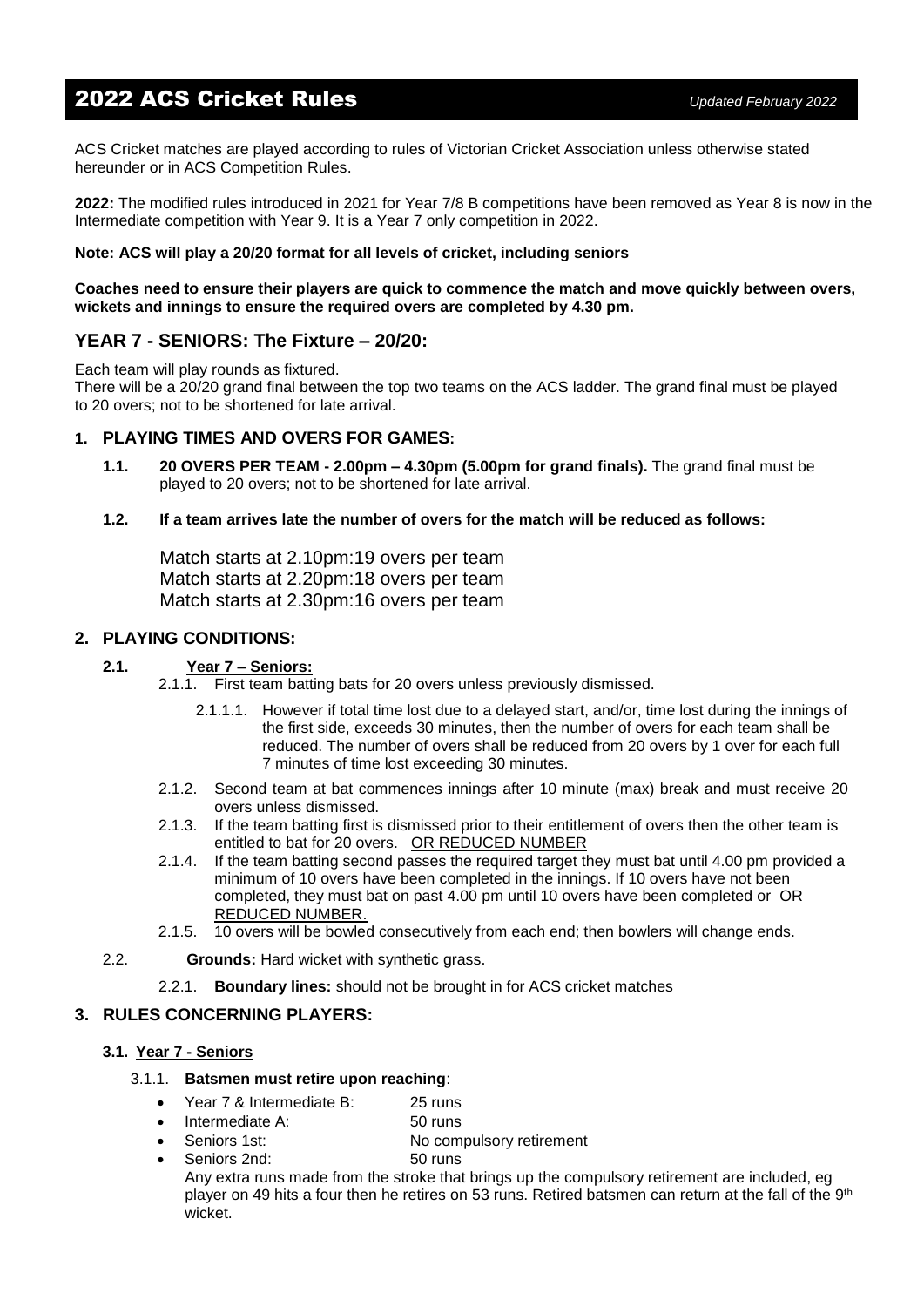- 3.1.1.1. Coaches may retire batsmen (and batters may retire) at any score up to the limit, but anyone who has not reached the compulsory retirement score must resume their innings in ascending order, lowest score first. These batters must be dismissed or reach the compulsory retirement score before the batters retiring under 3.1.1.
- 3.1.2. Batsmen must wear helmets.
- 3.1.3. It is compulsory for all wicket keepers to wear helmets when keeping up to the stumps.
- 3.1.4. No bowler may bowl more than four overs. If an innings is reduced to less than 16 overs, then each bowler may bowl a maximum of 3 overs.
- 3.1.5. Minimum number of players is 7.
- 3.1.6. At the instant of delivery there **shall not be more than five fieldsmen on the leg side**.
- 3.1.7. Throughout an innings, the fielding side must have at least four fielders within 30 metres of the pitch at the instant each ball is delivered. If either umpire judges insufficient fielders are within 30 metres of the pitch, the umpire may first direct the fielding captain to reposition the field. If the umpire is not satisfied the request was complied with, then the umpire shall call and signal No Ball at the instant of the bowler's delivery.
- 3.1.8. No fielders within 10 metres of the batsman with the exception of regulation (off side) slips, gully and wicket keeper
- 3.1.9. Wicketkeepers can only be changed once during an innings, unless injury necessitates further changes. Any replacement wicketkeepers should get ready off the field during the over prior.
- **4. Uniform:** Option 1. Full Whites

Option 2: Full school sports uniform

Teams must be uniform; they cannot be dressed in some whites or some in sports uniform the whole team must be in all whites or all in school sports uniform

- **5. Balls:** Red leather case balls (Kookaburra or Platypus) must be used at all levels provided by the fielding team:
	- Years 7 142 gm ball
		- Intermediate & Seniors 156 gm ball

## **6. Umpires:**

The VCA Umpires and Scorers Association will provide two umpires for Senior matches (they can provide umpires for other year levels upon request).

For Years 7 – 9 the home team must provide one umpire with the coach of the fielding team to occupy the square leg umpire's position.

## **7. Interrupted play or abandonment of game:**

- 7.1. However if total time lost due to a delayed start, and/or, time lost during the innings of the first side, exceeds 30 minutes, then the number of overs for each team shall be reduced. The number of overs shall be reduced from 20 overs by 1 over for each full 7 minutes of time lost exceeding 30 minutes.
- 7.2. If start of play is delayed, then remaining time will be divided evenly between the teams for batting. However, both teams must receive a minimum of 10 overs for the game to be official. If the game is abandoned during the course of play and a result has not been reached, then the match will be declared a Draw.
- 7.3. Should the second team at bat have its innings interrupted but receives at least 10 overs but does not receive the same amount of overs as the first team at bat then the result shall be determined by **net run rate**: This is calculated by dividing runs scored by overs bowled.

# **8. Match Points:**

If both teams are equal on runs after the 20 overs the game will be declared a draw

- Win: 4 points
- draw: 2 points
- loss: 0 point

**Net Run Rate** shall be used in place of percentages. This is calculated by the following: **FOR**

Team A scored over 5 rounds the following:

| Against Team B: | 147 runs (for 6 wkts) from 20 overs |
|-----------------|-------------------------------------|
| Against Team C: | 123 runs (for 4 wkts) from 20 overs |
| Against Team D: | 98 runs (for 8 wkts) from 17 overs  |
| Against Team E: | 166 runs (for 5 wkts) from 20 overs |
| Against Team F  | 101 runs (for 7 wkts) from 20 overs |

**If a team is bowled out; 20 overs is automatically applied**

Across the 5 games, Team A scored 635 runs in a total of 97 overs = a run rate of 6.546